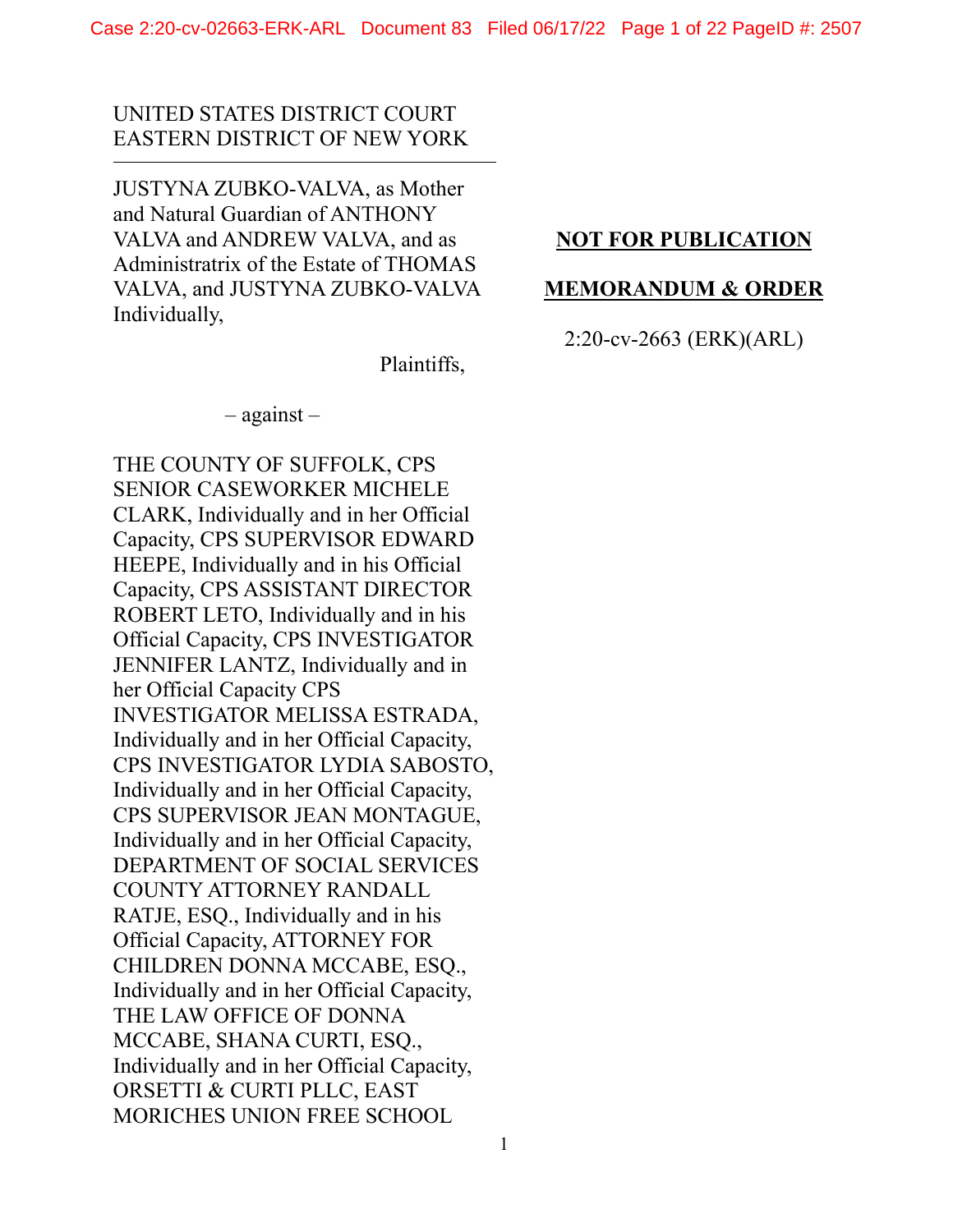DISTRICT, PRINCIPAL EDWARD SCHNEYER, Individually and in his Official Capacity, SCHOOL SUPERINTENDENT CHARLES RUSSO, Individually and in his Official Capacity, HOPE SCHWARTZ ZIMMERMAN, Individually, ATTORNEY FOR CHILDREN ETHAN HALPERN, ESQ, Individually and in his Official Capacity, THE LEGAL AID SOCIETY OF SUFFOLK COUNTY, INC., CHILDREN'S LAW BUREAU, MICHAEL VALVA, and ANGELA POLLINA.

Defendants.

KORMAN, *J.*:

On January 17, 2020, eight-year-old Thomas Valva ("Tommy") froze to death after his father Michael Valva and his father's girlfriend Angela Pollina locked him in the garage overnight. ECF No. 1 ¶ 263. Tommy's mother Plaintiff Justyna Zubko-Valva (Mrs. Valva) has filed a complaint against Mr. Valva, Ms. Pollina, Tommy's school, and numerous other private and government defendants for the roles they played in Tommy's death, as well as Mr. Valva and Ms. Pollina's abuse of her two other children—Anthony and Andrew. Pending is a motion to dismiss this complaint brought by East Moriches Union Free School District, Principal Edward Schneyer,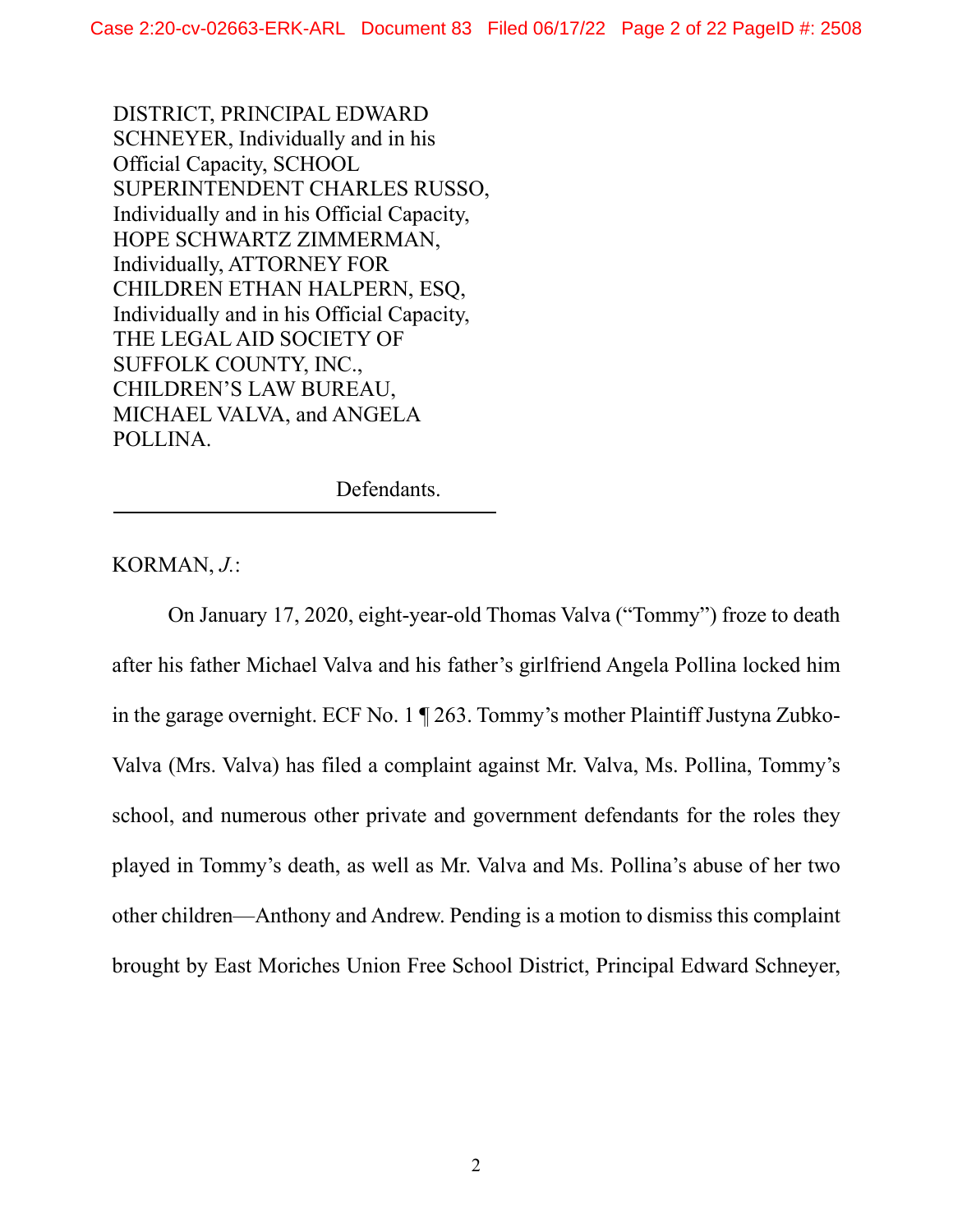and School Superintendent Charles Russo (collectively, the "School Defendants").<sup>1</sup> The factual background of this case is discussed extensively in my opinion resolving the motion to dismiss brought by Suffolk County and the Defendants associated with Child Protective Services (the "CPS Defendants"). *See Zubko-Valva v. County of Suffolk*, 2022 WL 2161193 (E.D.N.Y. June 15, 2022). Thus, the discussion of the facts is limited here to those relevant to Mrs. Valva's case against the School Defendants.

# **FACTUAL BACKGROUND**

Mr. Valva was awarded temporary custody of Tommy, Anthony, and Andrew in September 2017. ECF No. 1 ¶ 75; ECF No. 64-8 at 9–22. The complaint alleges that, beginning in September 2017 until Tommy's death in 2020, Mrs. Valva provided the school with documentary evidence of abuse—including audio recordings, photographic evidence, and medical evidence. *Id.* ¶¶ 213–14. Mrs. Valva was so worried about the children that she emailed the school's principal that the children were in "enormous danger of losing their lives by Michael Valva and [Angela] Pollina." *Id.* ¶¶ 216, 262 (emphasis omitted). In January 2018, Mrs. Valva alleges that "the School Defendants saw clear, irrefutable proof that Tommy had been physically beaten and abused by [Mr.] Valva, with severe bruising in his lower

<sup>&</sup>lt;sup>1</sup> I address the other Defendants' motions in two additional memoranda that have been filed separately.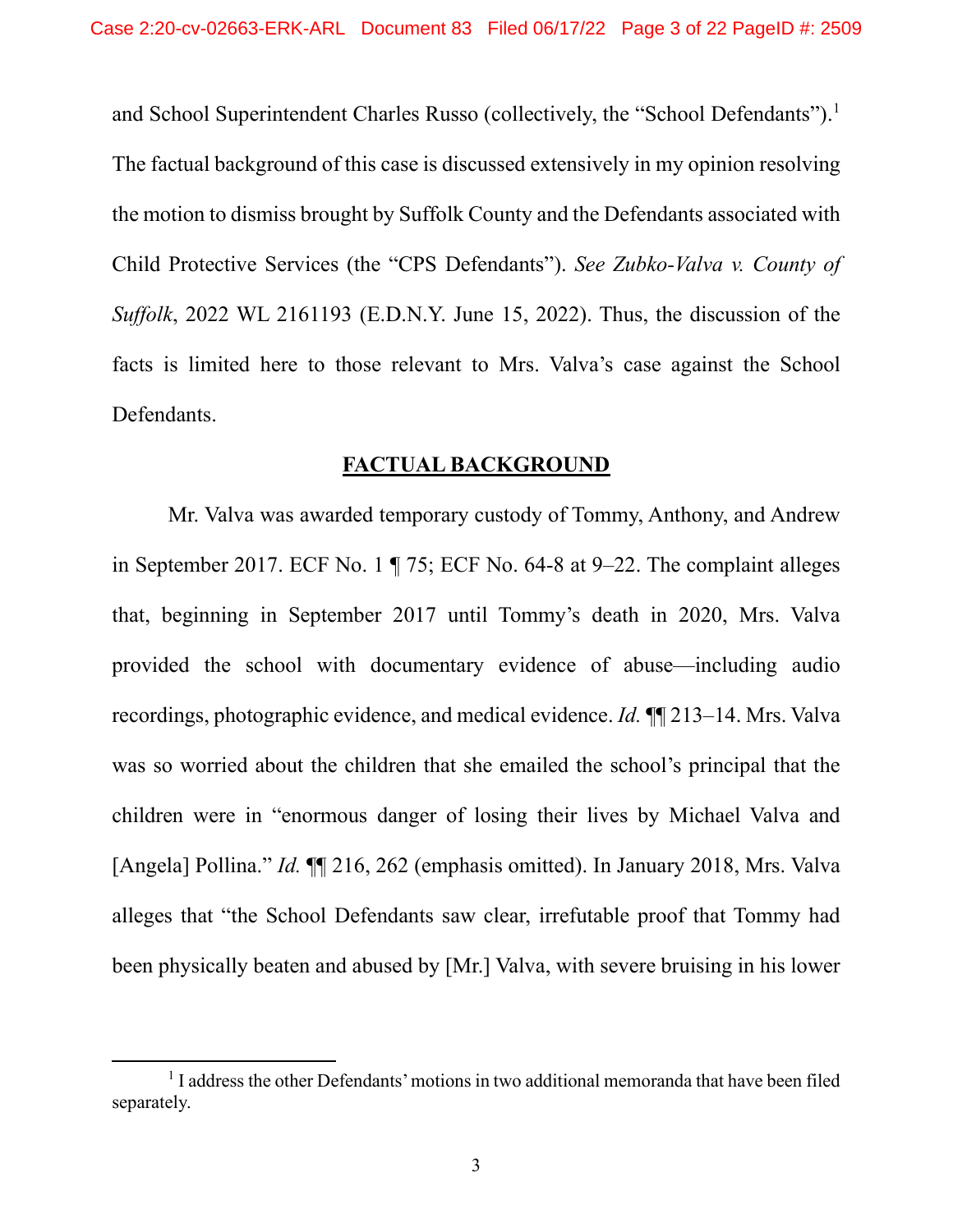spine and buttocks area." *Id.* ¶ 225. Yet the School Defendants did not begin to report their suspicions that Mr. Valva was abusing the boys until September 2018, a full year after the children were placed in their father's custody and nine months after Tommy was beaten. *Id.* ¶ 226. The complaint alleges that the School Defendants purposefully hid the fact that Mr. Valva was abusing the children during this oneyear period and failed to instruct the children's teachers to report the abuse. *Id.* ¶ 227.

Renee Emin, the school's psychologist, filed the first report of abuse with CPS on September 27, 2018. ECF No. 63-2 at 1–2. The report noted that Anthony and Tommy were "very thin and always hungry." *Id.* at 2. Indeed, Anthony had lost 20 pounds in one year. *Id.* The boys also began wearing pull-up diapers to school despite their age. *Id.* Tommy, who had never previously had any toileting issues, began having accidents in school. *Id.* Tommy also told school psychologist Ms. Emin that Mr. Valva and Ms. Pollina left the children at home alone and did not return until it was dark. *Id.*

In another complaint to CPS dated January 16, 2019, the school's principal, defendant Edward Schneyer, reported that Tommy came into school with a "suspicious bruise" and "swollen right eye that was not there . . . the day before." *Id.* at 4–5. Tommy gave conflicting stories about how and when the injury occurred. *Id.* at 5. The report also stated that Anthony began screaming in class when he was asked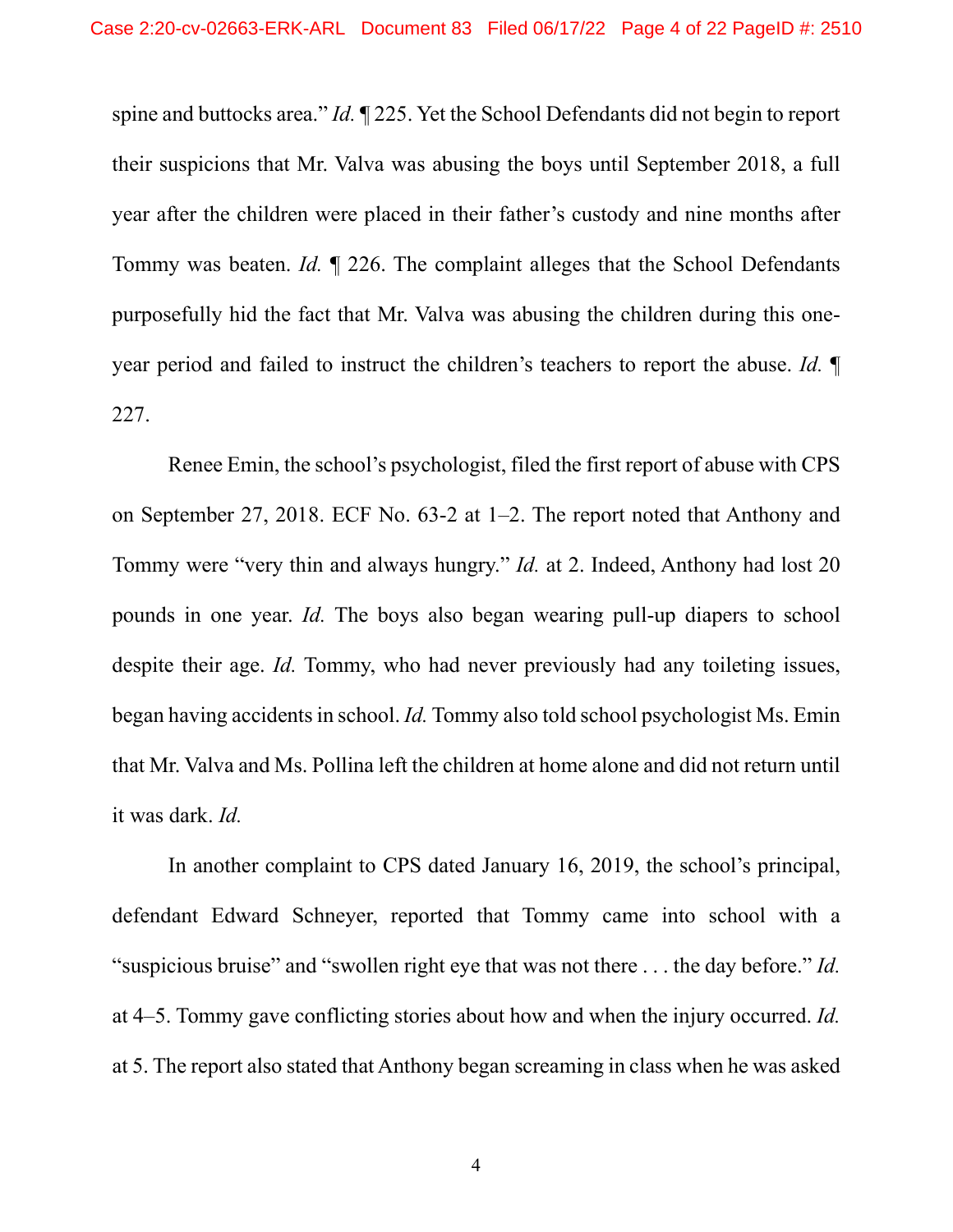to see the nurse for a stye that was bothering him because Mr. Valva had told him that he was not allowed to go to the nurse. *Id.*

On February 27, 2019, principal Scheyner and Anthony's teacher, Jenna Holborrow, filed another complaint with CPS. *Id*. at 6–7. The report reiterated concerns about Anthony's weight loss. *Id.* at 7. It also stated that Anthony came to school late earlier that month because he had had an accident at home. *Id.* Then, on February 25, 2019, "Anthony arrived at school with a wet jacket and backpack that smelled of urine." *Id.* Two days later, Anthony came to school with urine-soaked pants, socks, and shoes. *Id.* He was shivering and told his teacher that he had to stay in his garage for an unknown amount of time. *Id.*

Principal Schneyer, Ms. Holborrow, and two other teachers filed four reports in March 2019 describing troubling behavior from Anthony. ECF No. 63-3 at 1–8. The change in behavior began shortly after Mr. Valva requested that Anthony be placed at a residential school. *Id.* at 8. The school district rejected Mr. Valva's request, and after the district's decision was made known to Mr. Valva, Anthony began refusing to get off the bus. *Id.* Anthony told his teachers that Mr. Valva and Ms. Pollina instructed him to not get off the bus and that they would reward him with Chuck-E-Cheese if he kicked and screamed. *Id.* Principal Schneyer believed that Anthony was being coached to misbehave. *Id.* One day, after Anthony's teachers coaxed him off the bus, he told them that he did not have breakfast that morning because he was "on the mattress." *Id.* at 6. He clarified that the mattress was in the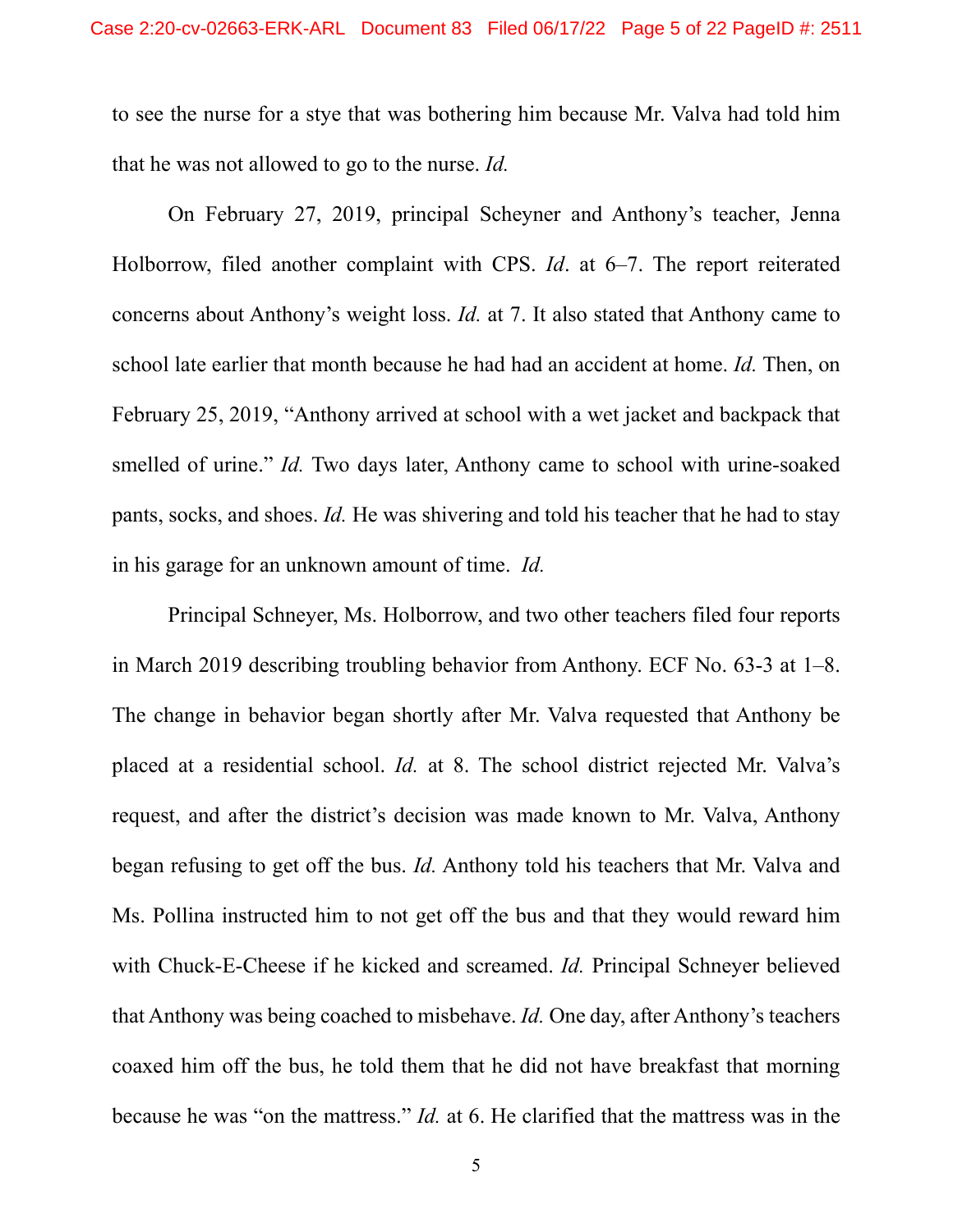garage and, when he was in the garage, he was alone and cold. *Id.* at 4, 6. Anthony said that he was not allowed to go to his room and had to stay in the garage "for weeks and days" because he had a toileting accident. *Id.* at 4. He told his teachers that he was not allowed to talk about the garage. *Id.*

On May 14, 2019, another teacher, Michelle Cagliano, filed a report with CPS. *Id.* at 9–11. Ms. Cagliano noticed that when Tommy arrived at school the prior morning, he had a "raised, bruised bump on the upper part of his forehead." *Id.* at 11. After initially being evasive, Tommy admitted that the bruise was the result of his father throwing his backpack at him. *Id.* The next day Tommy approached Ms. Cagliano and told her that his hand hurt. *Id.* Tommy admitted that Mr. Valva had squeezed his hand because Tommy urinated himself. *Id.* He declined to go to the nurse. *Id.*

Teacher Holborrow filed another report with CPS on June 7, 2019. *Id.* at 12– 13. Ms. Holborrow noticed that when Anthony arrived at school that morning "his nose had several bright red abrasions, caked blood in both nostrils," and swelling at the bridge. *Id.* at 13. After his teachers suggested that he go to the nurse, Anthony screamed. *Id.* The teachers then called Mr. Valva who reported that Anthony had woken up with a bloody nose. *Id.* When asked about the abrasions, Mr. Valva repeated that Anthony had woken up with a bloody nose and evaded further details. *Id.* The teachers asked Mr. Valva and Ms. Pollina to tell Anthony that he was allowed to go to the nurse. *Id.* Ms. Pollina got on the phone with Anthony and told him to go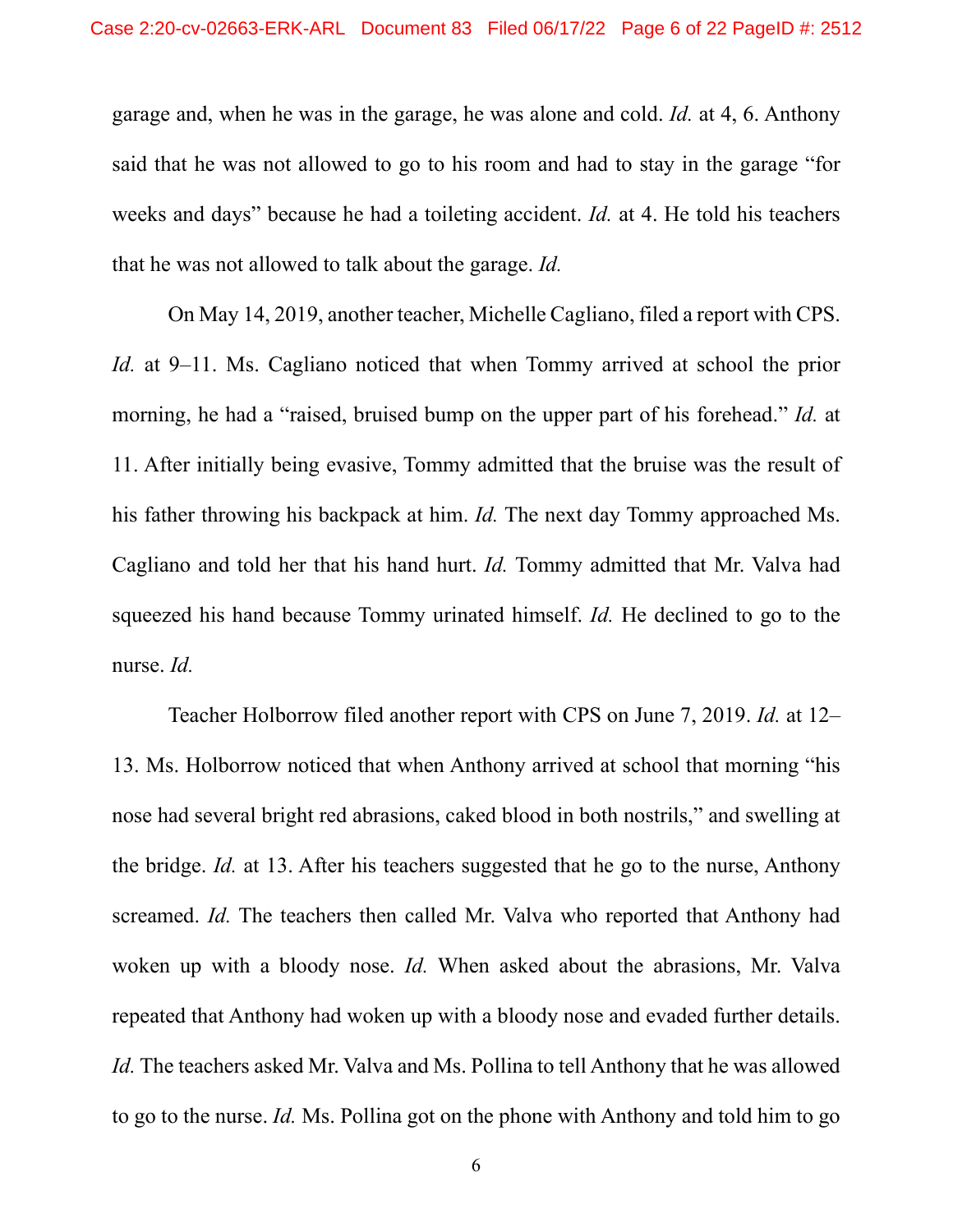to the bathroom and clean his nose himself, but that he could go to the nurse if it kept bleeding. *Id.* As the morning went on, Anthony's nose continued to swell and bruise. *Id.* Ms. Holborrow also noticed faint red lines on the back side of Anthony's wrists. *Id.* 

On November 19, 2019, less than two months before Tommy's death, two more teachers filed a complaint with CPS. *Id.* at 14–17. The teachers noted that they had called CPS numerous times about how Mr. Valva and Ms. Pollina were treating Tommy and Anthony. *Id.* at 15. The report noted that Anthony had arrived at school with a cut next to his eye and a bruise on the tip of his ear. *Id.* Tommy had a laceration on his forehead. *Id.* The boys claimed that they had gotten hurt playing football. *Id.* The teachers emailed (and the principal called) Mr. Valva to inquire about the boys' injuries. *Id.* Mr. Valva claimed that the boys were hurt playing football, but his "story" changed multiple times" and Tommy and Anthony "were visibly uncomfortable when speaking about how their faces were injured." *Id.* The report also expressed concern that the boys were malnourished and noted that Anthony and Tommy were "always asking for more food, trying to sneak food, hide food, and eat every last crumb and morsel of food given to them." *Id.* The teachers observed that Anthony and Tommy always had less food in their lunchbox than their younger (non-autistic) brother, Andrew. *Id.* Indeed, the complaint alleges that, in November 2018, Andrew had a Body Mass Index of 15, whereas Tommy and Anthony had Body Mass Indexes of 1.32 and .57 respectively. ECF No. 1 ¶ 239.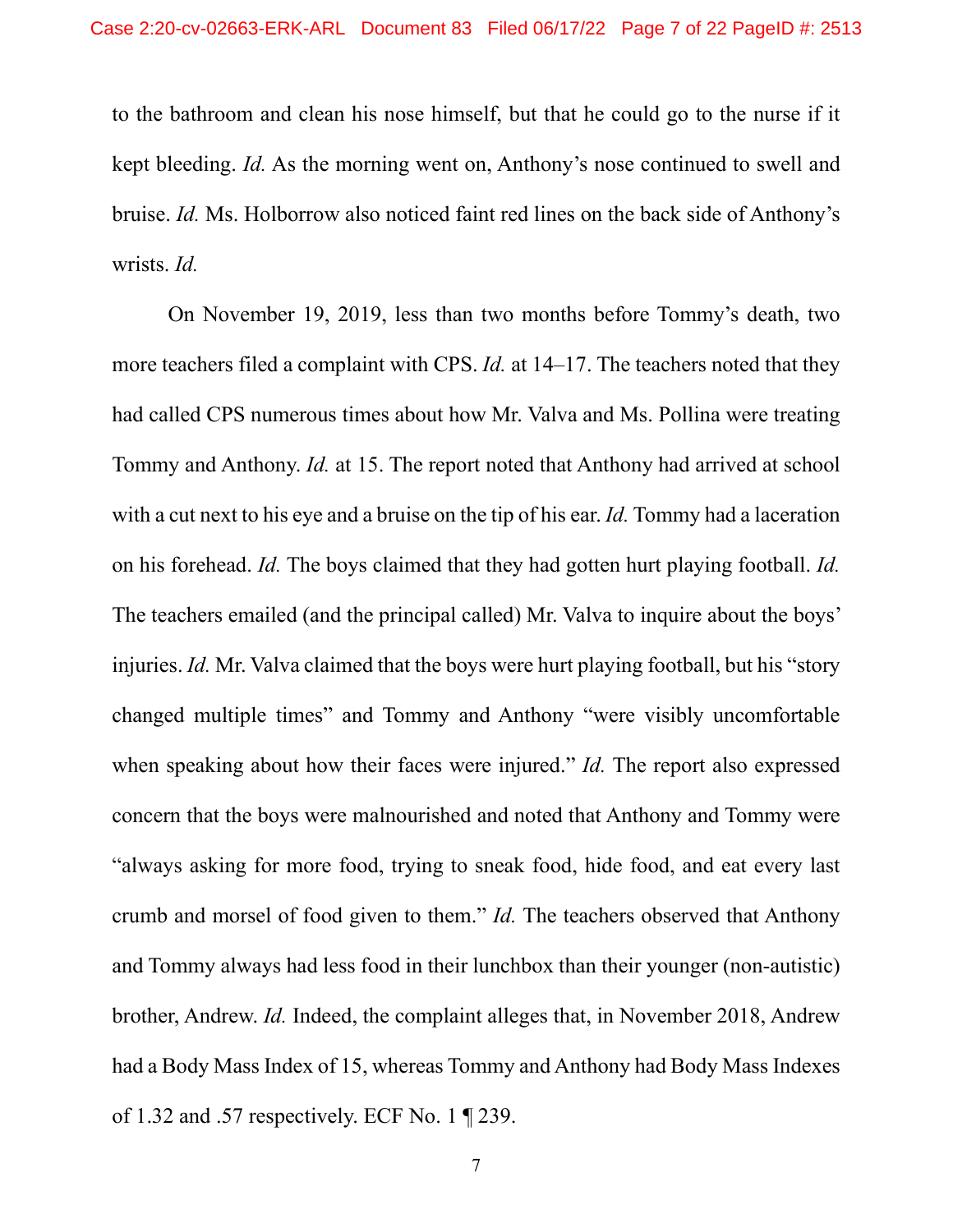Despite the reports discussed above, Mrs. Valva alleges that the School Defendants "allowed the abuse, torture and starvation of the children to continue unabated, and get worse and worse over time." *Id.* ¶ 240. She claims that, in an effort to protect her children, Mrs. Valva repeatedly tried to arrange visits at the school in the presence of their teachers. *Id.* ¶ 241. Nevertheless, Mrs. Valva alleges that her efforts to meet with her children at the school were repeatedly rebuffed by principal Schneyer and school superintendent Charles Russo, even after she showed them a March 6, 2018 court order expressly permitting her to have unsupervised visitation with her children without any restrictions. *Id.* ¶¶ 242–43.

### **DISCUSSION**

This opinion resolves the motion to dismiss brought by the School Defendants. In deciding a motion to dismiss under Federal Rule of Civil Procedure 12(b)(6), the complaint is construed liberally, all factual allegations are accepted as true, and all reasonable inferences are drawn in the plaintiff's favor. *Elias v. Rolling Stone LLC*, 872 F.3d 97, 104 (2d Cir. 2017). "To survive a motion to dismiss, a complaint must contain sufficient factual matter, accepted as true, to 'state a claim to relief that is plausible on its face.'" *Ashcroft v. Iqbal*, 556 U.S. 662, 678 (2009) (quoting *Bell Atl. Corp. v. Twombly*, 550 U.S. 544, 570 (2007)). In addition to the facts alleged in the complaint, a court may consider documents incorporated by reference. *Chamberlain v. City of White Plains*, 960 F.3d 100, 105 (2d Cir. 2020).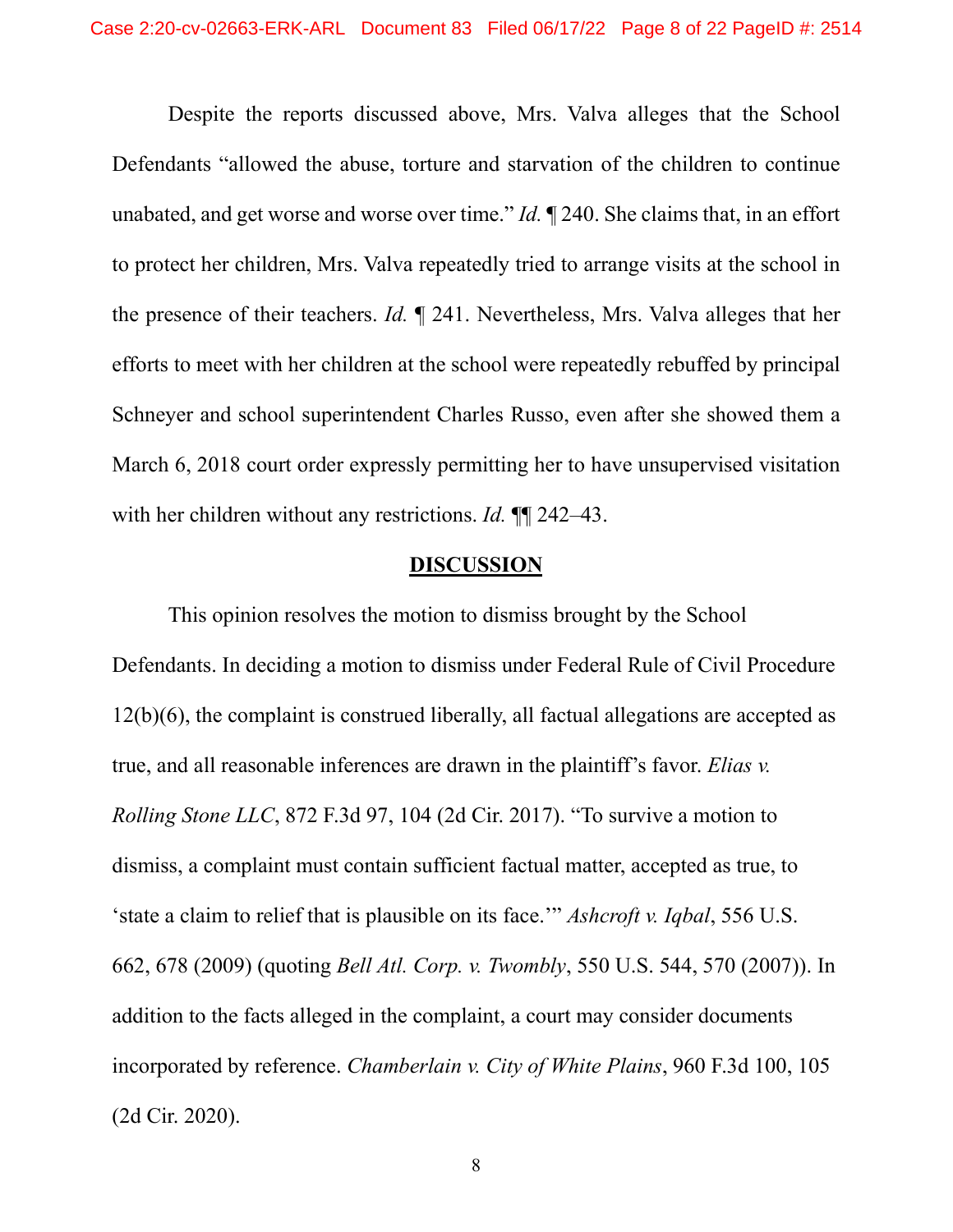# **I. Federal Claims**

Mrs. Valva brings numerous causes of action claiming that the School Defendants violated her constitutional rights under 42 U.S.C. § 1983. To state a claim under § 1983, a plaintiff must allege: (1) "the deprivation of any rights, privileges, or immunities secured by the Constitution and laws," (2) by a person acting under the color of state law. 42 U.S.C. § 1983; *see also Snider v. Dylag*, 188 F.3d 51, 53 (2d Cir. 1999).

### *A. "Deliberate Indifference" in Violation of Due Process*

Mrs. Valva claims that the School Defendants violated her right to substantive due process under the Fourteenth Amendment by failing to take action to protect her children from Mr. Valva and Ms. Pollina. There are two exceptions to the general rule that the state is not required under the Due Process Clause to protect its citizens' rights from invasion by private actors: The state may owe a constitutional duty to a victim of private violence if  $(1)$  "the state ha[s] a special relationship with the victim" or (2) the state or "its agents in some way [] assisted in creating or increasing the danger to the victim." *Matican v. City of New York*, 524 F.3d 151, 155 (2d Cir. 2008) (quotation marks omitted). Thus, to state a deliberate indifference claim against the School Defendants, Mrs. Valva must either show that the School Defendants had a special relationship with her children or that the School Defendants' actions somehow increased the danger Mr. Valva and Ms. Pollina posed to her children.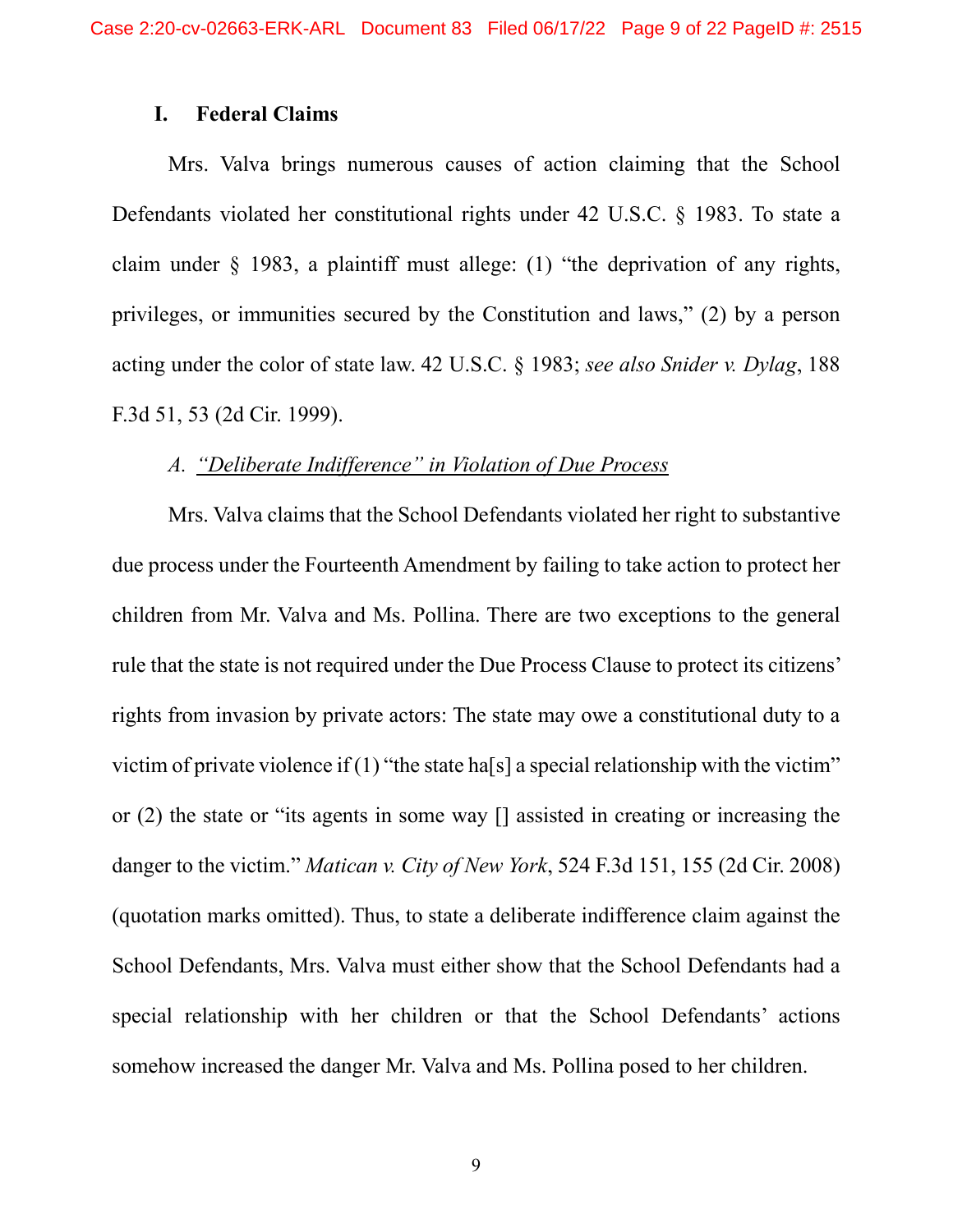Mrs. Valva argues that the School Defendants had a special relationship with her children because school attendance was compulsory. ECF No. 68 at 10. Mrs. Valva and the School Defendants spill much ink arguing whether compulsory school attendance can ever create a duty to protect students from violence initiated by private actors. As both parties recognize, although the Second Circuit has not addressed the issue, the significant weight of authority—both in this circuit and in others—suggests that compulsory school attendance does not impose on public schools a duty to protect students from the acts of private parties. *See* Memorandum and Order, *P. T. v. W. Hempstead Union Free Sch. Dist.*, 17-cv-4910, (E.D.N.Y. Feb. 26, 2021), ECF No. 39 at  $10-11 \& m.5$  (collecting cases). In any event, whether compulsory school attendance creates a special relationship giving schools the duty to protect their students is irrelevant to this case because "involuntary custody [is] the linchpin of any special relationship exception." *Matican*, 524 F.3d at 156. Here, the complaint alleges that the abuse the children suffered occurred at their father's house, not while they were involuntarily at school. Thus, the special relationship exception is inapplicable in this case. *Id.*

Even though a special relationship did not exist between the School Defendants and the children, Mrs. Valva can still state a deliberate indifference claim against the School Defendants if their actions increased the threat of danger Mr. Valva and Ms. Pollina posed to her children. Mrs. Valva points to her allegations that "the School Defendants hid the truth about the children's health and fabricated false,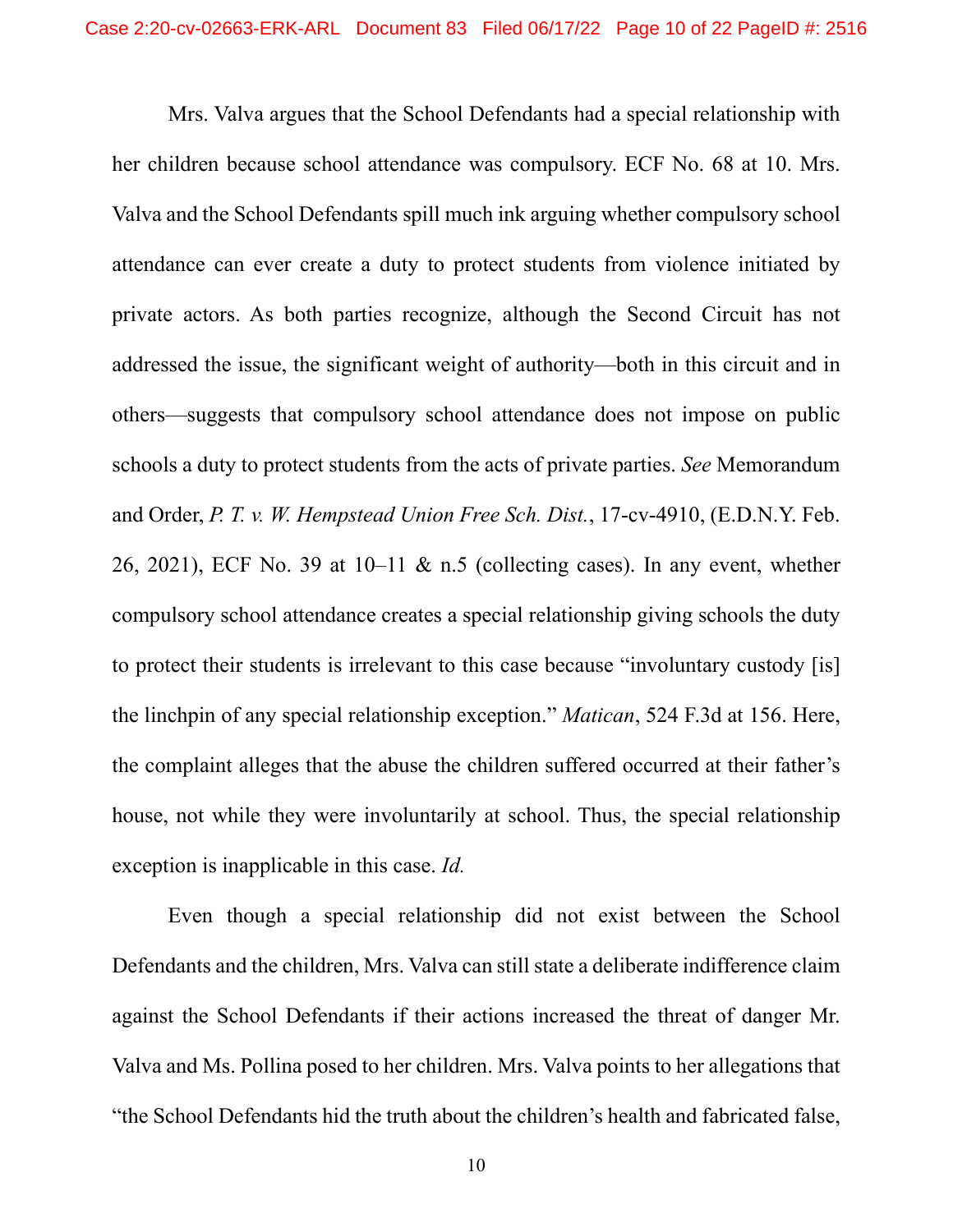misleading and dishonest reports about her children" and that School defendants Schneyer and Russo fabricated excuses to prevent Mrs. Valva from visiting her children at school. ECF No. 1 ¶¶ 218, 241–44. Yet, Mrs. Valva does not allege that Mr. Valva or Ms. Pollina were aware that the School Defendants were hiding the truth about the children's poor health and preventing Mrs. Valva from visiting her children at school. Thus, Mrs. Valva cannot show that the School Defendants' conduct "conveyed to [Mr. Valva and Ms. Pollina] that [they] could continue to engage in" child abuse and thereby increased the threat of danger Mr. Valva and Ms. Pollina posed to the children. *Okin v. Vill. of Cornwall-On-Hudson Police Dep't*, 577 F.3d 415, 430–31 (2d Cir. 2009).

As Mrs. Valva has not adequately alleged that the School Defendants either had a special relationship with her children or increased the threat Mr. Valva and Ms. Pollina posed to her children, she cannot state a deliberate indifference claim against the School Defendants. The motion to dismiss the deliberate indifference claim is granted.

# *B. Denial of the Right to a Fair Trial*

Mrs. Valva generally alleges that the School Defendants violated her right to a fair trial by misrepresenting and falsifying evidence about her and her children to CPS. ECF No. 1 ¶¶ 314–17. A § 1983 "fair trial" claim is, in fact, a misnomer since a plaintiff may still bring such a claim even if she prevails in the proceeding at issue. *See Frost v. New York City Police Dep't*, 980 F.3d 231, 249–50 (2d Cir. 2020).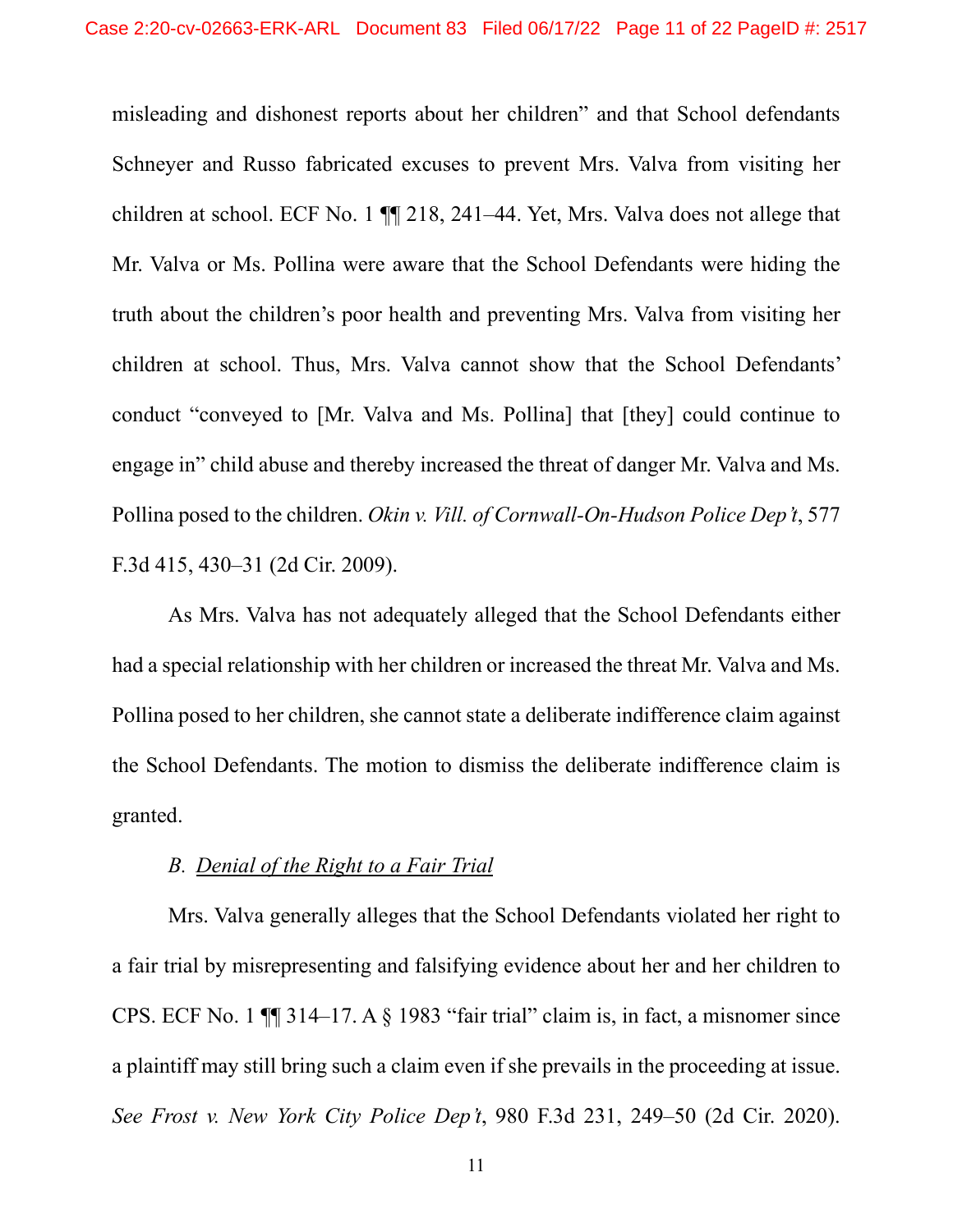Indeed, "a criminal defendant's right to a fair trial protects more than the fairness of the trial itself[;] . . . the (perhaps imprecisely named) fair trial right protects against [any and all] deprivation[s] of liberty that result<sup>[]</sup> when a police officer fabricates and forwards evidence to a prosecutor that would be likely to influence a jury's decision, *were that evidence presented to the jury.*" *Id.* (italics in original). To prove a violation of her right to a fair trial, a plaintiff must show that "an (1) investigating official (2) fabricate[d] information (3) that [wa]s likely to influence a jury's verdict, (4) forward[ed] that information to prosecutors, and (5) the plaintiff suffer[ed] a deprivation of life, liberty, or property as a result." *Garnett v. Undercover Officer C0039*, 838 F.3d 265, 279 (2d Cir. 2016).

Mrs. Valva does not explain what evidence the School Defendants gave to CPS that was false nor does she specifically allege that this evidence was used against her in the neglect proceedings. *See* ECF No. 1 ¶¶ 142–75, 211–53. Since Mrs. Valva must show that the fabricated information the School Defendants forwarded to prosecutors resulted in "a deprivation of life, liberty, or property" to prove a violation of her right to a fair trial, Mrs. Valva has failed to state a claim that her right to a fair trial was denied by the School Defendants. *Garnett*, 838 F.3d at 279. The motion to dismiss this claim against the School Defendants is granted.

# *C. Stigma Plus*

Mrs. Valva generally alleges that the School Defendants "misrepresented and falsified evidence" about Mrs. Valva and her children and "published these false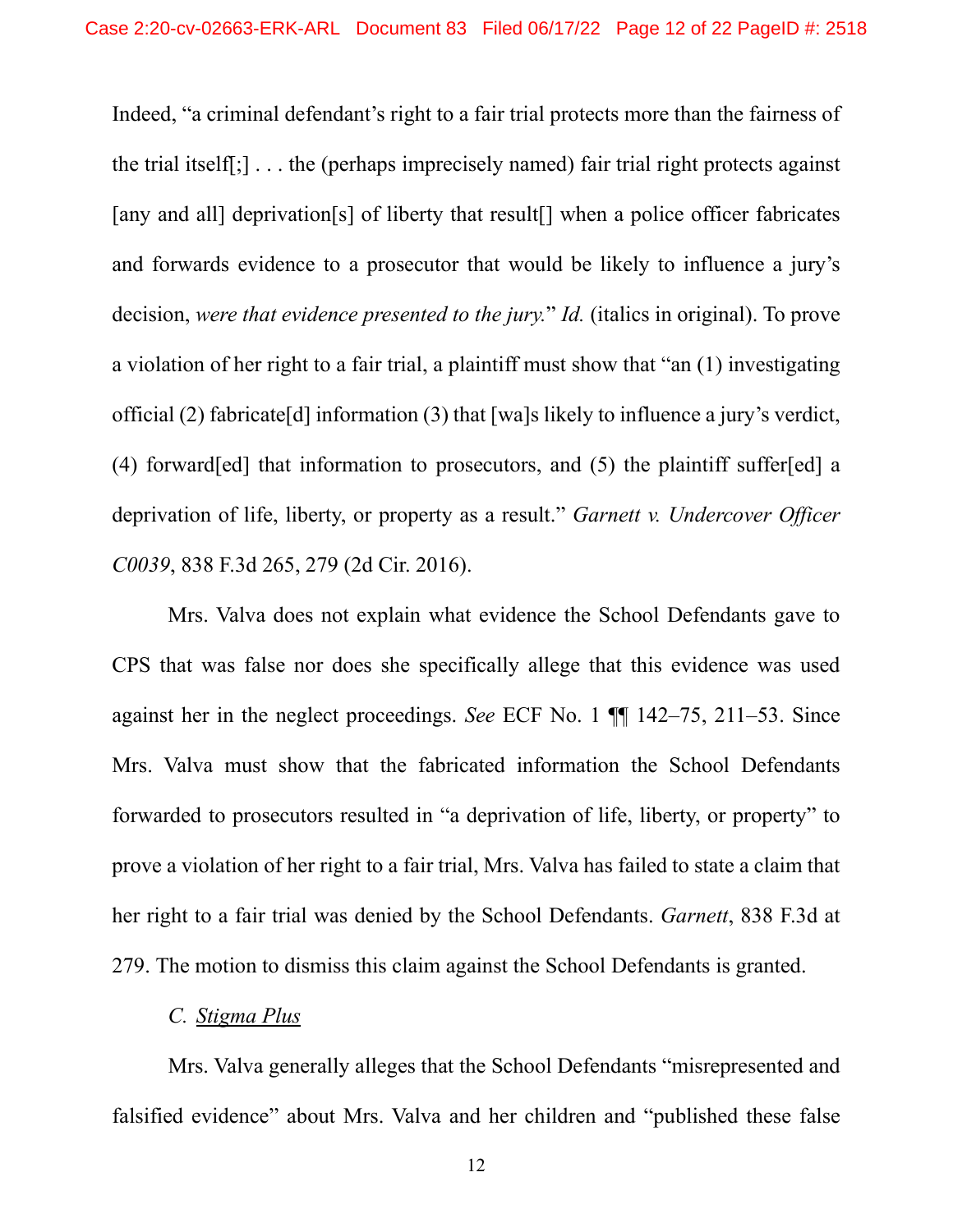claims to various third parties, including but not limited to the Suffolk County Department of Social Services, Judge Zimmerman, Judge Lorintz, and Judge Cheng, and to other third parties involved in the matrimonial and family court proceedings."2 ECF No. 1 ¶ 326. But Mrs. Valva fails to specifically allege that any of the School Defendants made statements that damaged her in the matrimonial or neglect proceedings. *See id.* ¶¶ 142–75, 211–53. Mrs. Valva has thus failed to state a stigma plus claim against the School Defendants. *See Mudge v. Zugalla*, 939 F.3d 72, 80 (2d Cir. 2019) ("To prevail on [] a stigma-plus claim, a plaintiff must demonstrate (1) the utterance of a statement sufficiently derogatory to injure his or her reputation, that is capable of being proved false, and that he or she claims is false, and (2) a material state-imposed burden or state-imposed alteration of the plaintiff's status or rights." (internal quotation marks omitted)). The motion to dismiss the stigma plus claim against the School Defendants is granted.

# *D. Malicious Prosecution*

Mrs. Valva brings a malicious prosecution claim against the School Defendants, alleging that they violated her Fourth Amendment rights by misrepresenting and falsifying evidence against her in the neglect and matrimonial proceedings. ECF No. 1 ¶¶ 301–12. But Mrs. Valva cannot state a malicious

 $2$  Judge Zimmerman transferred custody of the children from Mrs. Valva to Mr. Valva in the divorce proceeding. The divorce proceeding was then transferred to Judge Lorintz who stayed the proceedings pending the resolution of the neglect petition brought by Suffolk County against Mrs. Valva. Judge Cheng oversaw the neglect proceedings.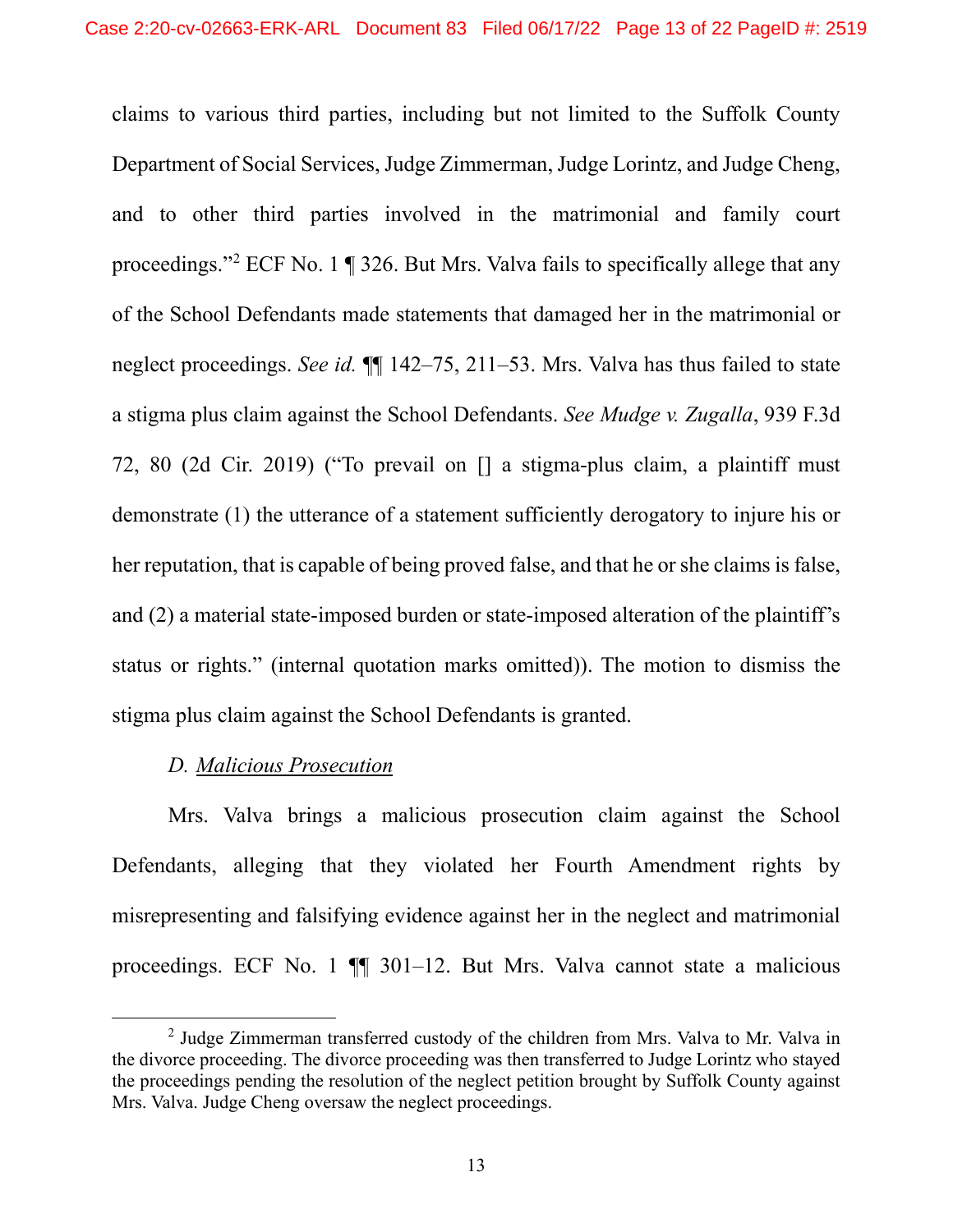prosecution claim because she has not sufficiently alleged a Fourth Amendment seizure. *See Burg v. Gosselin*, 591 F.3d 95, 98 (2d Cir. 2010). Moreover, Mrs. Valva has not adequately alleged the School Defendants' involvement in the neglect or matrimonial proceedings. *See* ECF No. 1 ¶¶ 142–75, 211–53. The motion to dismiss the malicious prosecution claim is granted.

# *E. Abuse of Process*

Mrs. Valva claims that the School Defendants committed malicious abuse of process under § 1983 by "issu[ing] legal process to remove [Mrs. Valva's] children from her custody, and subject[ing] [her] to an unlawful and utterly baseless Neglect Petition that was intended to permanently deprive [Mrs. Valva] of her parental rights over her children." *Id.* ¶ 320. This claim fails because this Circuit does not recognize a malicious abuse of civil process claim under § 1983. *See Green v. Mattingly*, 585 F.3d 97, 100 (2d Cir. 2009). Moreover, Mrs. Valva does not specifically allege that any of the School Defendants were involved in the proceedings that affected her custodial rights. *See* ECF No. 1 ¶¶ 142–75, 211–53. The motion to dismiss the abuse of process claim is granted.

### *F. Conspiracy*

Mrs. Valva generally alleges that the School Defendants were involved in a conspiracy to violate her rights under § 1983, but she does not specifically allege that any of the School Defendants entered into an agreement with each other or with the other defendants to violate Mrs. Valva's constitutional rights. *See id.* These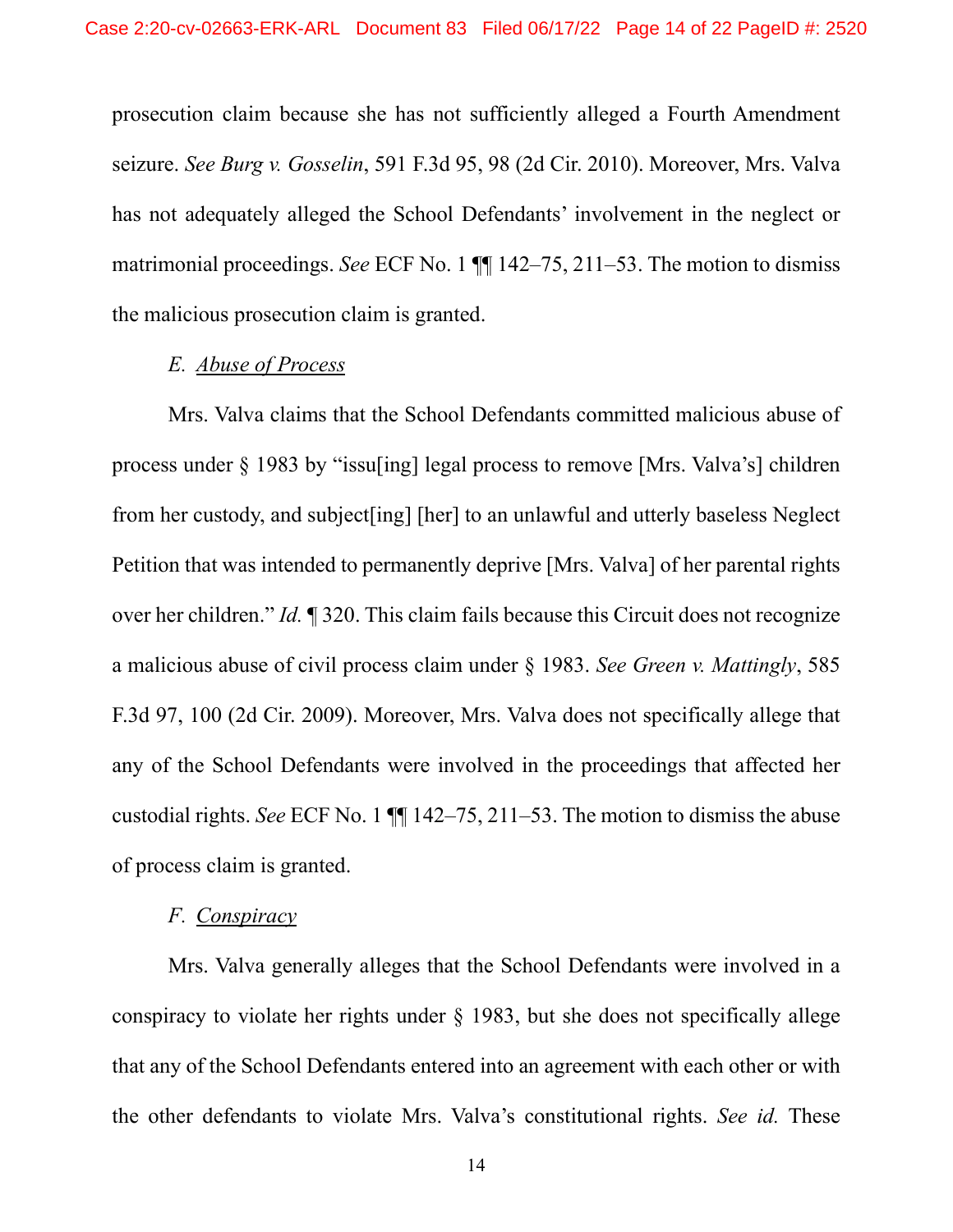conclusory allegations are insufficient to state a claim of conspiracy under § 1983. *See Dwares v. City of New York*, 985 F.2d 94, 99 (2d Cir. 1993). The motion to dismiss the conspiracy claim against the School Defendants is granted.

### *G. Municipal Liability*

Mrs. Valva alleges that East Moriches Union Free School District, School Superintendent Charles Russo, and Principal Edward Schneyer violated her constitutional rights by failing to properly train School District employees on their duties as mandatory reporters to truthfully disclose to CPS all instances of suspected child abuse. ECF No. 1 ¶¶ 364–80. While "[m]unicipal liability may [] be premised on a failure to train employees," *Okin*, 577 F.3d at 440, a plaintiff must show that the failure to train "led to an independent constitutional violation," *Segal v. City of New York*, 459 F.3d 207, 219 (2d Cir. 2006). As Mrs. Valva has not adequately pleaded that her constitutional rights were violated by any of the School Defendants, her municipal liability claim against the School District must fail.

Mrs. Valva argues that her claim against the School District can survive even if the claims against the individually named School Defendants are dismissed because "municipal liability for constitutional injuries may be found to exist even in the absence of individual liability, at least so long as the injuries complained of are not solely attributable to the actions of named individual defendants." *Barrett v. Orange Cnty. Hum. Rts. Comm'n*, 194 F.3d 341, 350 (2d Cir. 1999). But this is a limited exception that only applies where "the combined acts or omissions of several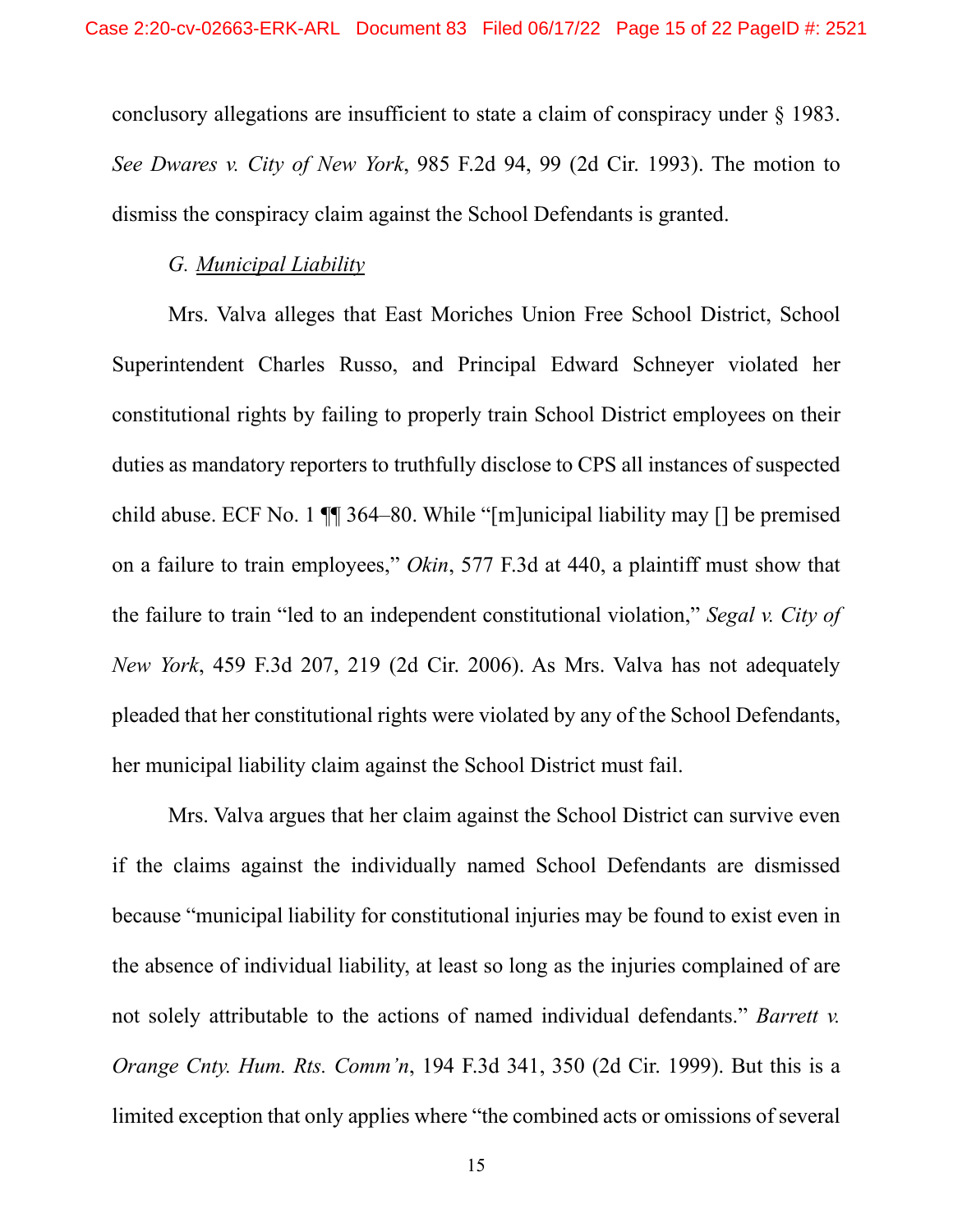employees acting under a governmental policy or custom" violate a plaintiff's constitutional rights. *Id.* (quotation marks omitted). Because Mrs. Valva has failed to specifically allege combined acts or omissions of school employees that rise to the level of a constitutional violation, she cannot state a municipal liability claim against the School District.

The motion to dismiss the municipal liability claim against the School District, superintendent Russo, and principal Schneyer is granted.

### **II. State Law Claims**

Mrs. Valva brings New York state law claims against various School Defendants for wrongful death, conscious pain and suffering, intentional infliction of emotional distress ("IIED"), defamation, negligent hiring and training, negligence, violation of Social Services Law section 413, and breach of *loco parentis*. In deciding the motion to dismiss brought by Suffolk County and the CPS Defendants, I have maintained jurisdiction over certain federal law claims against Suffolk County and the CPS Defendants. *See Zubko-Valva*, 2022 WL 2161193, at \*4–13. These claims arise from the "same case or controversy" as the state law claims against the School Defendants: the failure of public entities to intervene in the abuse of Mrs. Valva's children by Mr. Valva and Ms. Pollina that resulted in Tommy's death. 28 U.S.C. § 1367(a). I thus have supplemental jurisdiction over the state law claims against the School Defendants and decline to exercise my discretion to dismiss them. *See* 28 U.S.C. § 1367(c).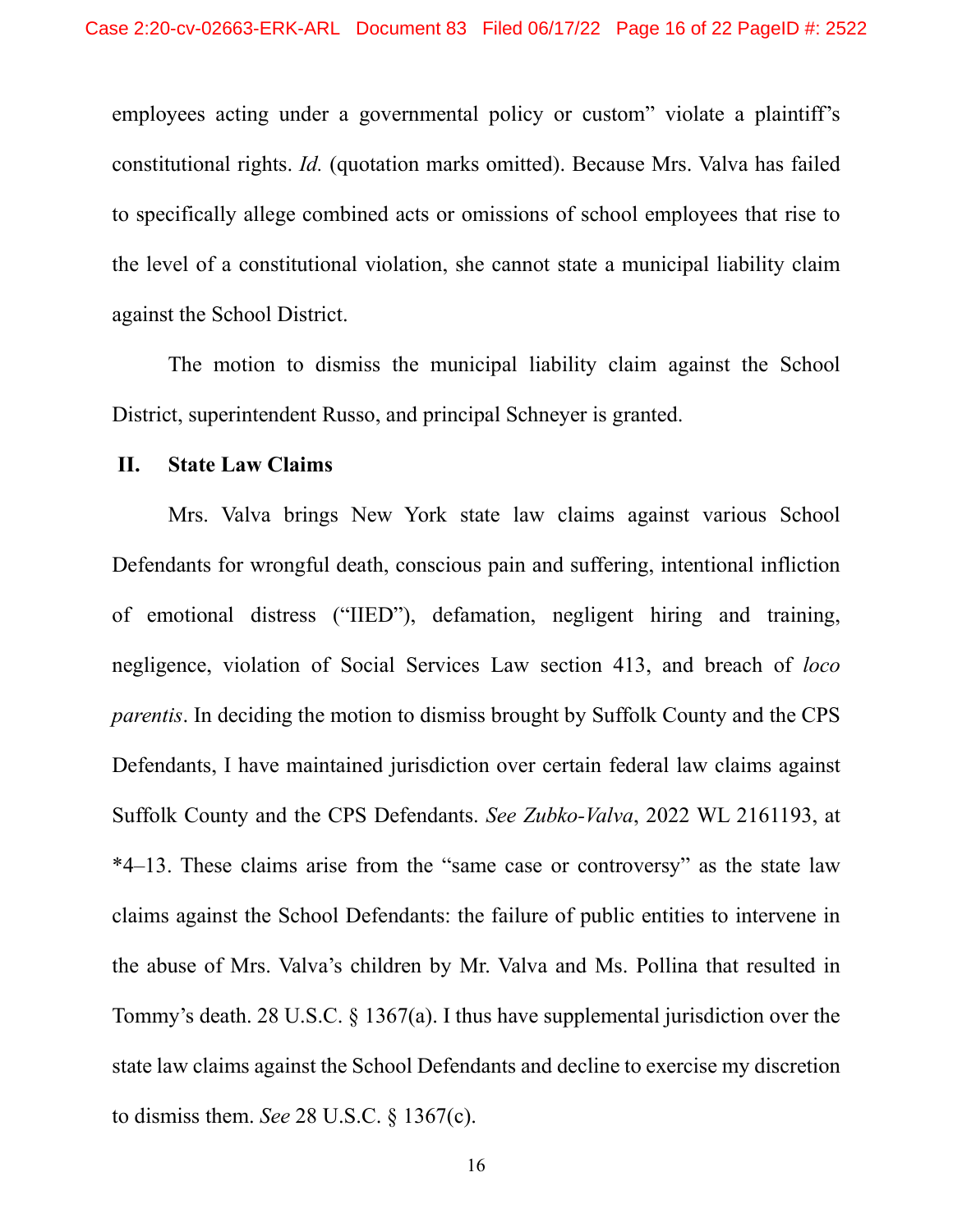# *A. Negligence and Violation of Social Services Law Section 413*

While the School Defendants did report their suspicions that Mrs. Valva's children were being abused to CPS starting in September 2018, this was a full year after Mr. Valva gained custody of the children in September 2017. ECF No. 1 ¶ 226. Mrs. Valva alleges that the School Defendants were negligent in failing to intervene to protect Mrs. Valva's children during this one-year period despite knowing that the children were being abused by Mr. Valva and Ms. Pollina. *Id.* ¶¶ 438–52.

To state a common-law claim for negligence against the School Defendants, Mrs. Valva must establish that the School Defendants owed Mrs. Valva a duty to intervene to protect Mrs. Valva's children from Mr. Valva and Ms. Pollina. *Pasternack v. Lab. Corp. of Am. Holdings*, 59 N.E.3d 485, 490 (N.Y. 2016). "Schools are under a duty to adequately supervise the students in their charge," but this duty "is coextensive with and concomitant to its physical custody and control over the child" and typically does not extend beyond school grounds. *Kimberly S.M. by Mariann D.M. v. Bradford Cent. Sch.*, 649 N.Y.S.2d 588, 589–90 (N.Y. App. Div. 1996) (quotation marks omitted and alterations accepted).

In this case, Mrs. Valva does not allege that Mr. Valva and Ms. Pollina's abuse of her children occurred while the children were "in the custody and control of school officials" nor that "the threatened harm posed to [the children] . . . involve[d] foreseeable conduct that could occur while the child[ren] [were] in the custody and control of school officials." *Id.* at 590 (holding that a "teacher owed no common-law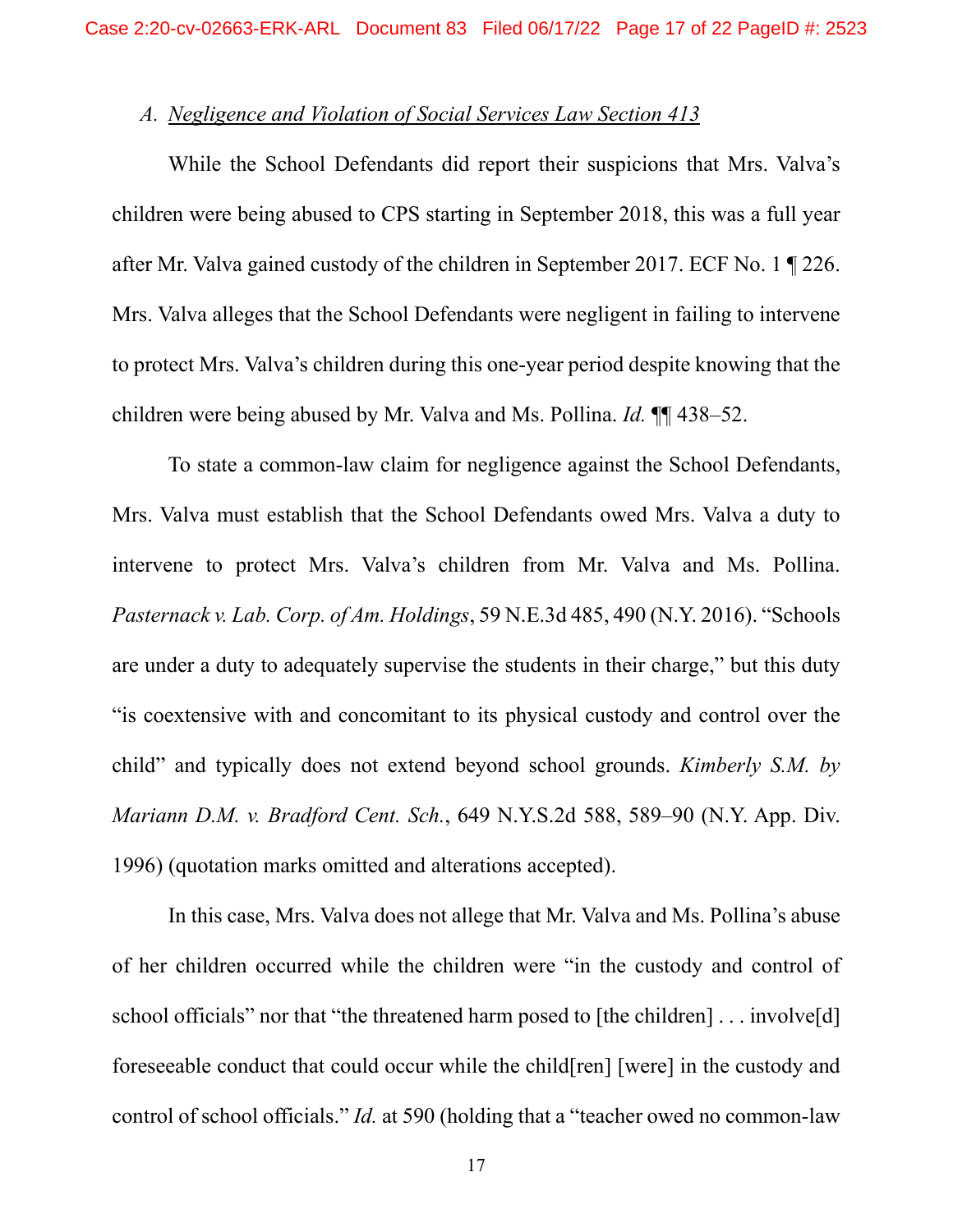duty to report [a] suspected case of child sexual abuse to anyone" when the sexual abuse occurred only outside of school grounds). Thus, Mrs. Valva cannot state a claim for negligence against the School Defendants.

Mrs. Valva argues that Social Services Law section 413(1)(a), which requires school officials "to report or cause a report to be made in accordance with this title when they have reasonable cause to suspect that a child . . . is an abused or maltreated child," imposes a duty on school officials to report abuse that occurs outside of school grounds. This may be the case, but Social Services Law section 420(2), which states that "[a]ny person . . . required by this title to report a case of suspected child abuse or maltreatment who knowingly and willingly fails to do so shall be civilly liable for the damages proximately caused by such [a] failure," provides the cause of action to enforce Social Services Law section  $413(1)(a)$ —not a common-law negligence action. *See BL Doe 3 v. Female Acad. of Sacred Heart*, 158 N.Y.S.3d 474, 479–80 (N.Y. App. Div. 2021). As Mrs. Valva has adequately stated a claim against the School Defendants under Social Services Law section 420(2) for their violation of Social Services Law section 413(a) in failing to immediately report Mr. Valva and Ms. Pollina's abuse of her children, that claim will proceed instead of the commonlaw negligence claim. *See Kimberly S.M.*, 649 N.Y.S.2d at 589–92 (holding that a claim against a teacher for failure to report sexual abuse of a child that occurred offcampus could proceed under Social Services Law section 420(2) instead of as a violation of the teacher's common-law duty to report).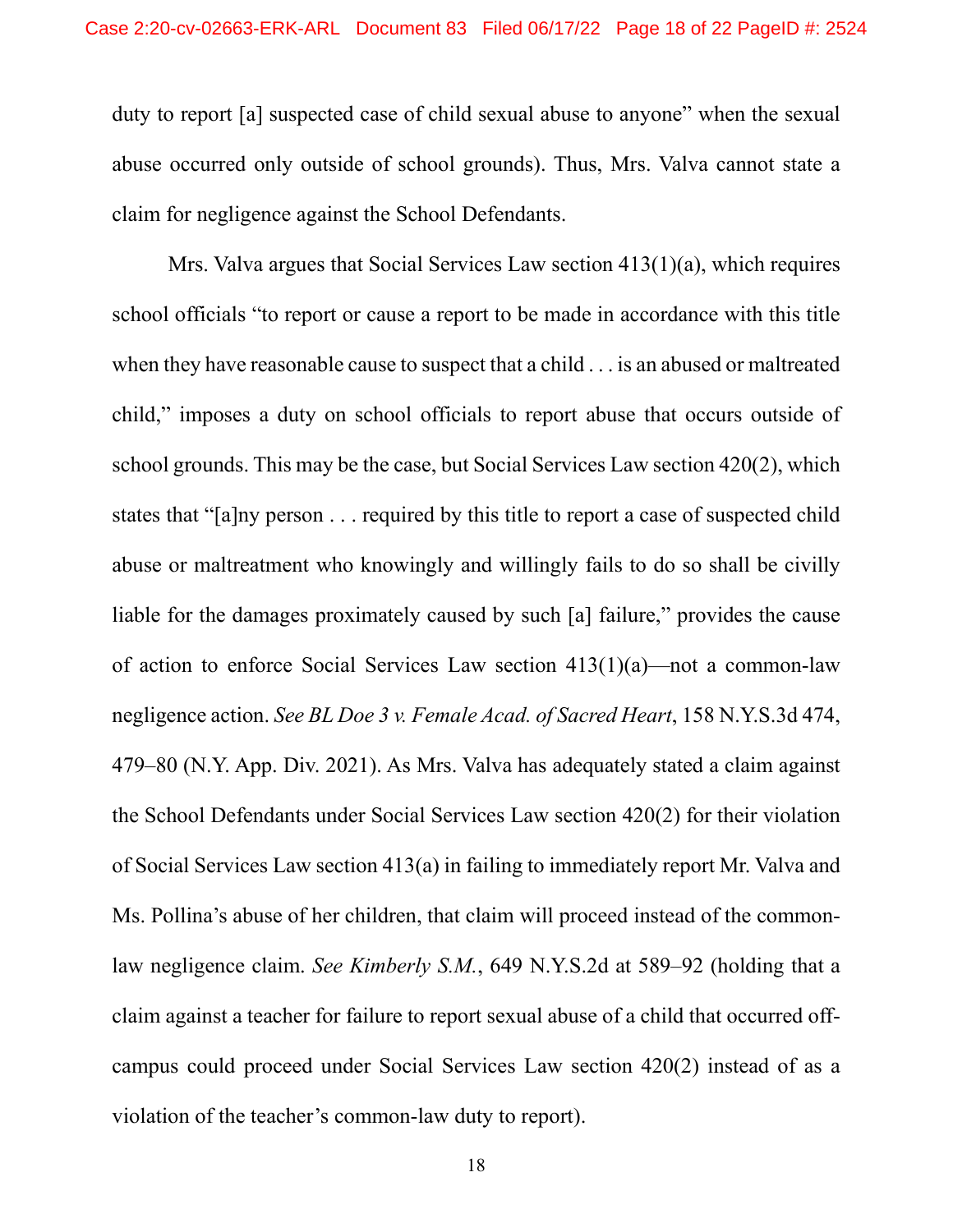The motion to dismiss the negligence claim against the School Defendants is granted, but the motion to dismiss the claim for a violation of Social Services Law section 413 against these defendants is denied.

#### *B. Wrongful Death*

Mrs. Valva alleges a wrongful death claim against the School Defendants on the basis that their actions and omissions directly caused Tommy's death. ECF No. 1 ¶ 383. The School Defendants argue that Mrs. Valva cannot state a wrongful death claim without a plausible negligence claim. But to state a claim for wrongful death under New York law, a plaintiff need only allege "a wrongful act, neglect or default which caused the decedent's death against a person who would have been liable to the decedent by reason of such wrongful conduct if death had not ensued." N.Y. Ests. Powers & Trs. L. § 5-4.1(1). Since Mrs. Valva has sufficiently alleged that the School Defendants have committed wrongful acts other than negligence, including the violation of Social Services Law section 413, I deny the School Defendants' motion to dismiss the wrongful death claim.

### *C. Defamation*

Mrs. Valva generally alleges that the School Defendants "misrepresented and falsified evidence" about Mrs. Valva and her children and "published these false claims to various third parties, including but not limited to the Suffolk County Department of Social Services, Judge Zimmerman, Judge Lorintz[,] and Judge Cheng, and to other third parties involved in the matrimonial and family court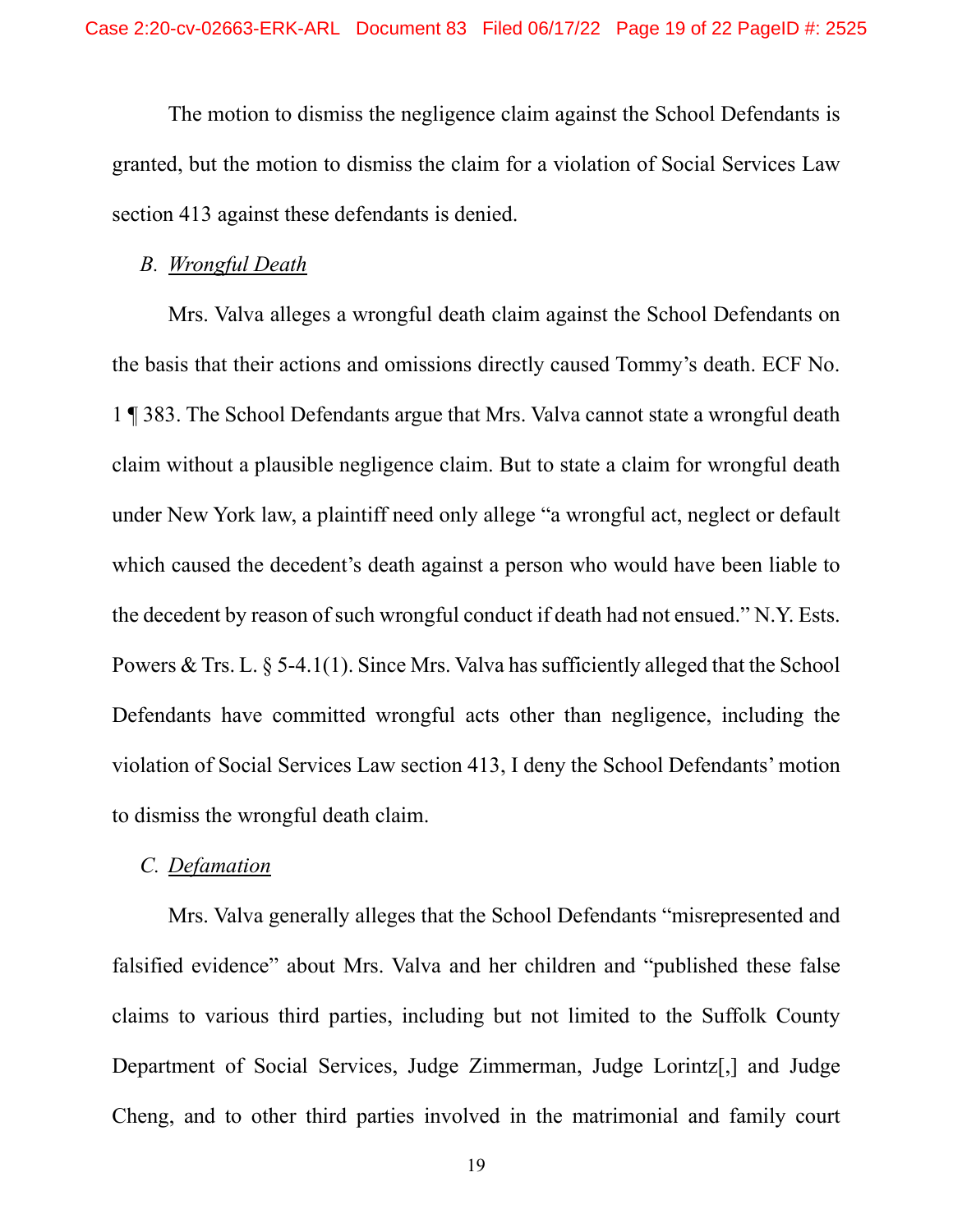proceedings." ECF No. 1 ¶ 404. Under New York law, a defamation action must be "commenced within one year" of the event from which it arises. N.Y. Civ. Prac. L. & Rules § 215(3). All matrimonial and family court proceedings relevant to this case had concluded by April 12, 2019, *see* ECF No. 79 at 1, but Mrs. Valva did not file the complaint until June 16, 2020—more than a year later. Thus, Mrs. Valva's defamation claim is untimely. Furthermore, Mrs. Valva fails to specifically allege that any of the School Defendants made statements that damaged her in the matrimonial or neglect proceedings. *See* ECF No. 1 ¶¶ 142–75, 211–53. Thus, the motion to dismiss the defamation claim against the School Defendants is granted.

### *D. Breach of* Loco Parentis

Mrs. Valva alleges that the School Defendants "breached [their] duty to act *in loco parentis*" by "willfully ignoring the clear and persistent signs" that Mrs. Valva's children were being abused. *Id.* ¶¶ 500–14. "*[I]n loco parentis* defines the duty owed within the context of a negligence cause of action, but does not create an independent cause of action." *O'Reilly v. Archdiocese of New York*, 2021 WL 4706417, at \*3 (N.Y. Sup. Ct. N.Y. Cnty. Oct. 8, 2021). Thus, Mrs. Valva cannot state a separate cause of action for breach of *in loco parentis* in addition to her negligence claim against the School Defendants. This claim is dismissed.

#### *E. The Remaining State Law Claims*

Mrs. Valva also brings claims against the School Defendants for IIED and conscious pain and suffering, as well as a claim against the School District for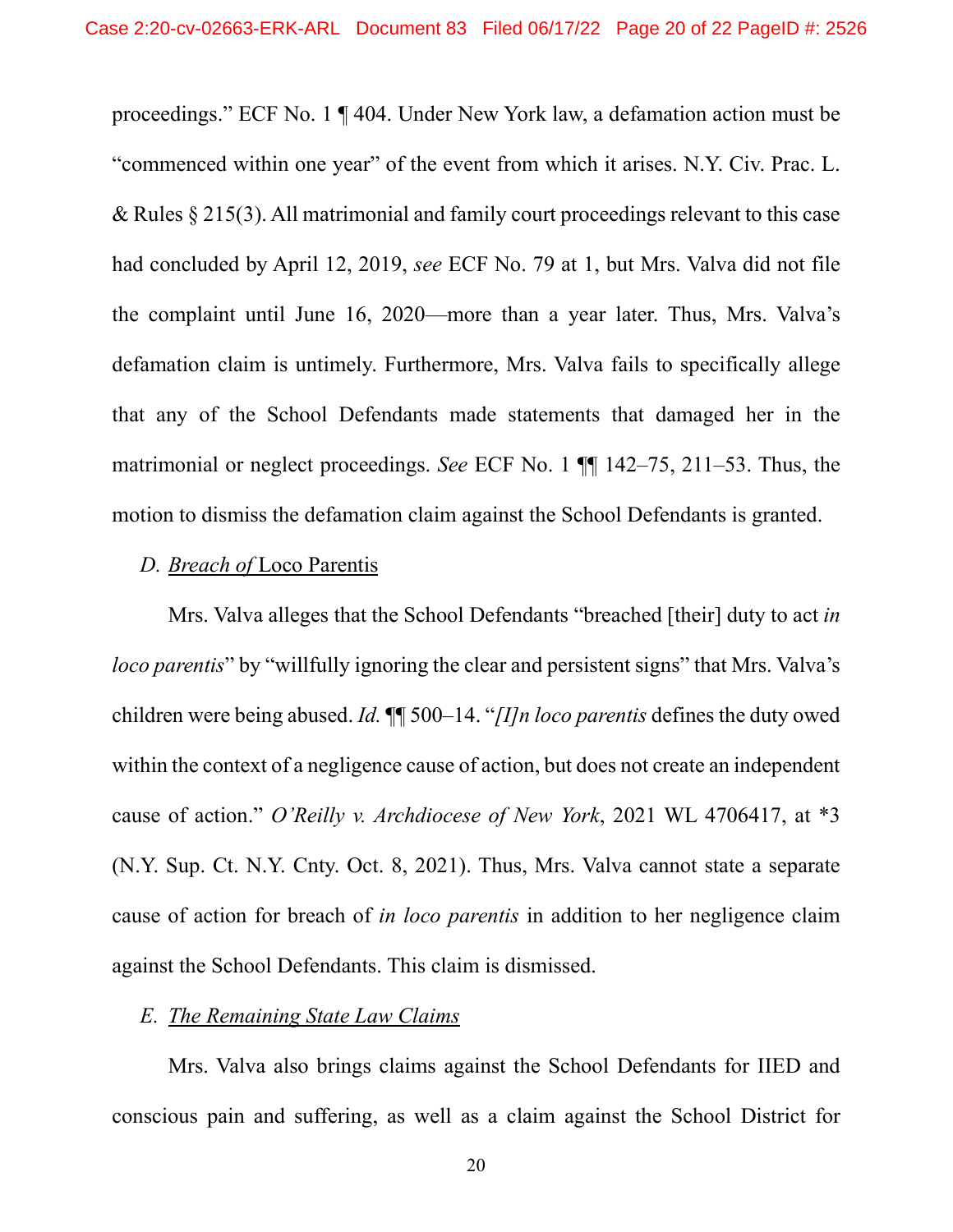negligent hiring, training, and retention of its employees. ECF No. 1 ¶¶ 397–402, 421–29. Because these claims arise from the same factual predicates as the remaining state law claims against the School Defendants, it is unnecessary at this time to explore them at length. "[T]here seems no question that in the long run fragmentary disposal of what is essentially one matter is unfortunate not merely for the waste of time and expense caused the parties and the courts, but because of the mischance of differing dispositions of what is essentially a single controlling issue." *Audi Vision Inc. v. RCA Mfg. Co.*, 136 F.2d 621, 625 (2d Cir. 1943). Because the IIED, conscious pain and suffering, and negligent hiring and training claims are so integrally related to the wrongful death and violation of Social Services Law section 413(a) claims against the School Defendants, it does not currently make sense to grant a motion to dismiss these claims, "as it may prove necessary to hold yet another trial in the event that it is determined on appeal that the motion to dismiss was improperly granted." *Thibodeaux v. Travco Ins. Co.*, 2014 WL 354656, at \*2 (E.D.N.Y. Jan. 31, 2014). Thus, the School Defendants' motion to dismiss is denied as to the IIED, conscious pain and suffering, and negligent hiring and training claims.

#### **CONCLUSION**

The New York law claims for wrongful death, conscious pain and suffering, IIED, and violation of Social Services Law section 413 may proceed against the School Defendants. The New York law claim for negligent hiring, training, and